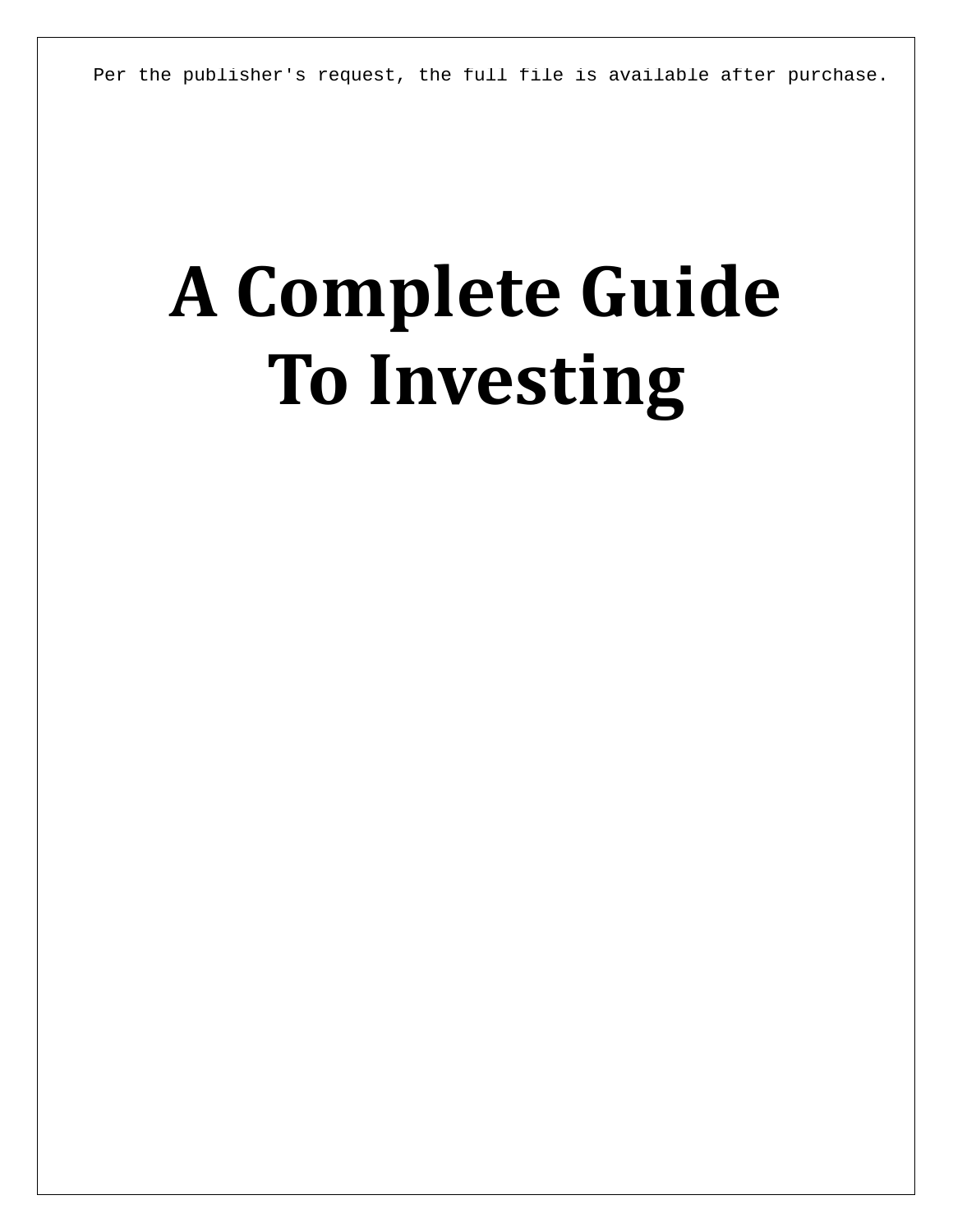## **A Complete Guide to Investing**

Copyright © 2014 by

#### DELTACPE LLC

All rights reserved. No part of this course may be reproduced in any form or by any means, without permission in writing from the publisher.

The author is not engaged by this text or any accompanying lecture or electronic media in the rendering of legal, tax, accounting, or similar professional services. While the legal, tax, and accounting issues discussed in this material have been reviewed with sources believed to be reliable, concepts discussed can be affected by changes in the law or in the interpretation of such laws since this text was printed. For that reason, the accuracy and completeness of this information and the author's opinions based thereon cannot be guaranteed. In addition, state or local tax laws and procedural rules may have a material impact on the general discussion. As a result, the strategies suggested may not be suitable for every individual. Before taking any action, all references and citations should be checked and updated accordingly.

*This publication is designed to provide accurate and authoritative information in regard to the subject matter covered. It is sold with the understanding that the publisher is not engaged in rendering legal, accounting, or other professional service. If legal advice or other expert advice is required, the services of a competent professional person should be sought.*

*—-From a Declaration of Principles jointly adopted by a committee of the American Bar Association and a Committee of Publishers and Associations.*

All numerical values in this course are examples subject to change. The current values may vary and may not be valid in the present economic environment.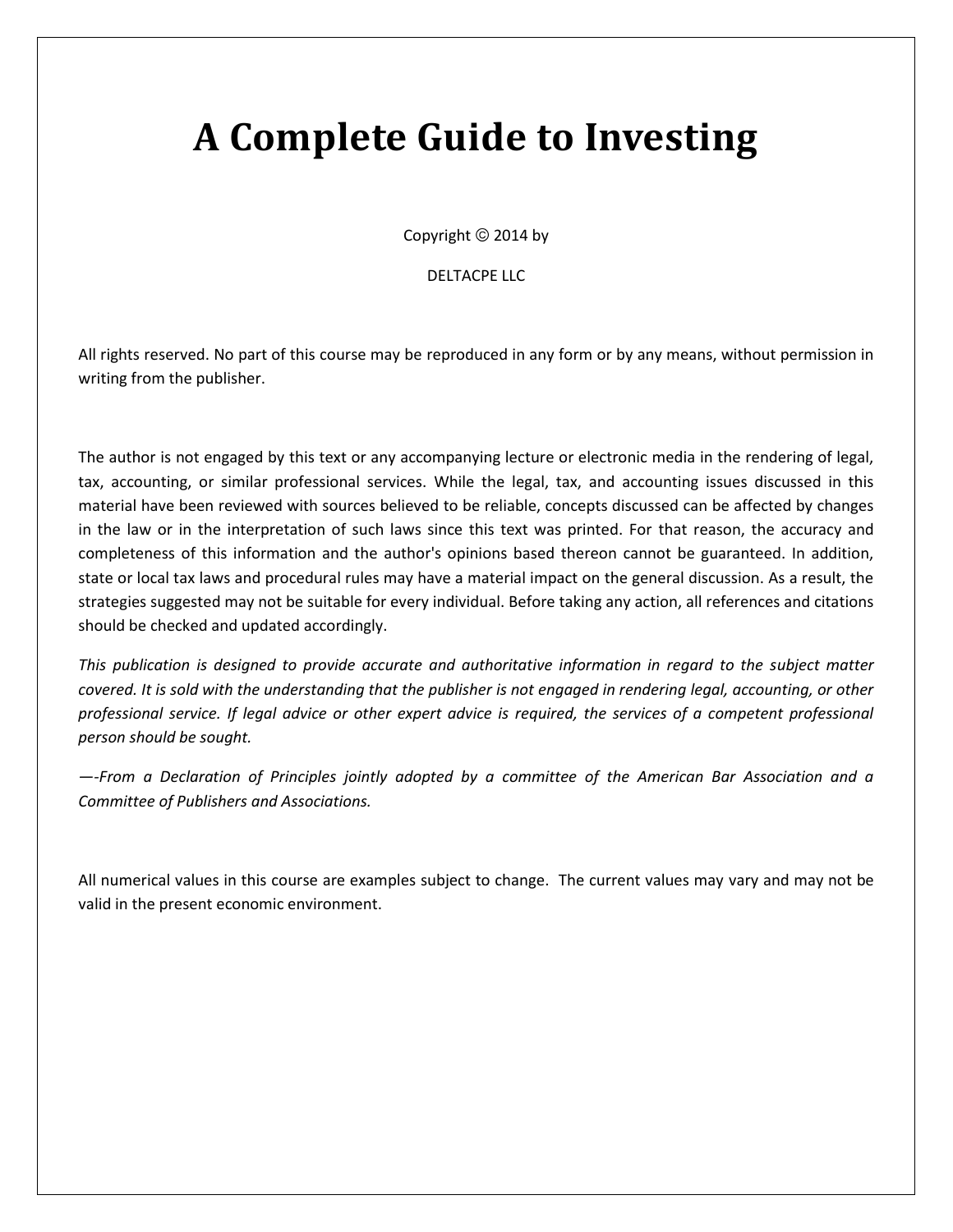### **Course Description**

This course teaches you the securities market, the various types of investment securities (stocks, bond, options, futures, tax-advantaged investments, mutual funds, etc.), and the risk-return characteristics of each. It focuses on the principles and tools of investment analysis, asset allocation, portfolio selection and management. The course tells you what are available to invest in, the features of each type of investment, the advantages and disadvantages of each investment category, including global investing, and when a particular investment type might be suitable for you.

**Level of Knowledge** Basic **Prerequisite** Basic Math **Advanced Preparation** None

**Field of Study Administrative Practice**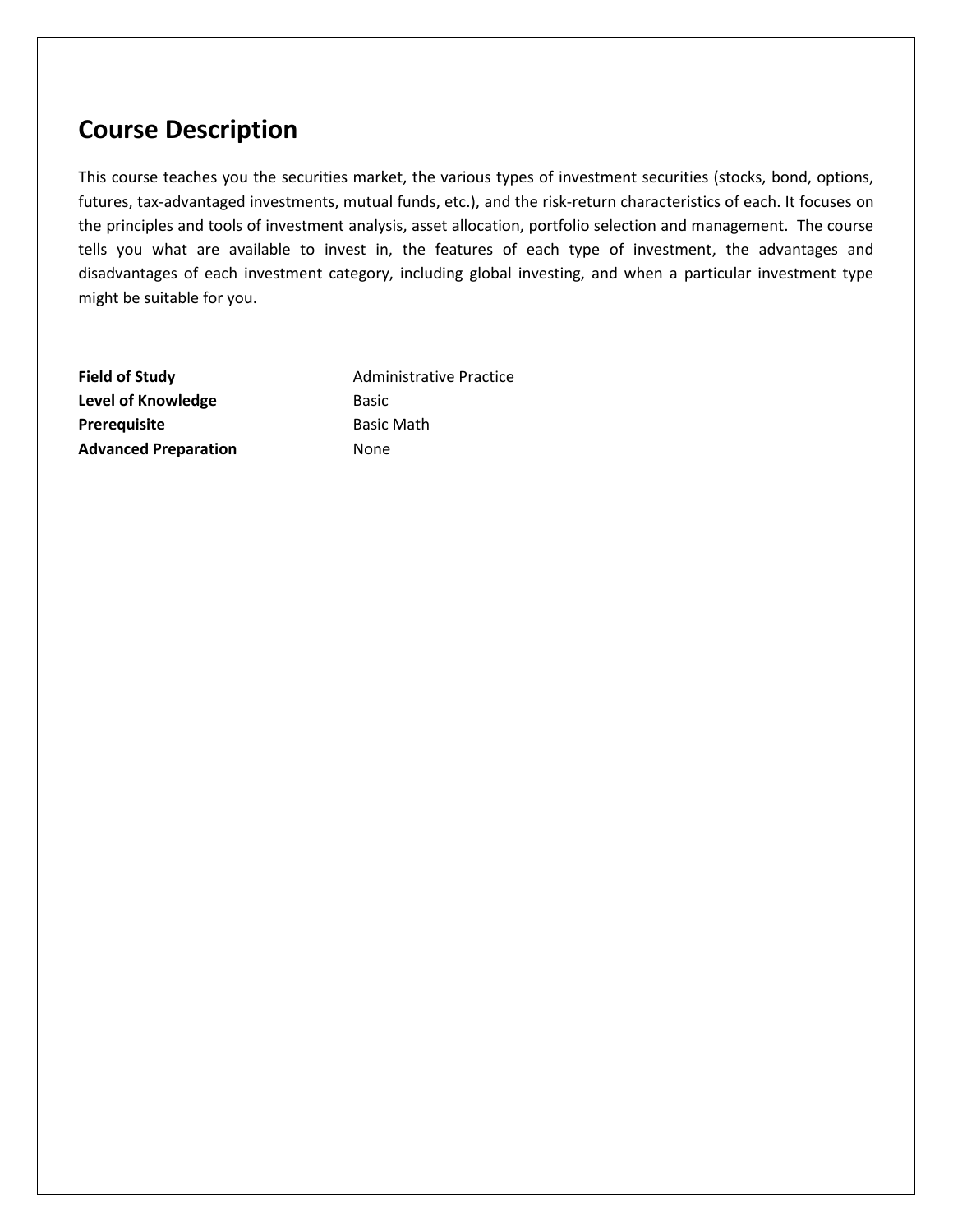## **Table of Contents**

| Chapter 6: |  |
|------------|--|
|            |  |
|            |  |
|            |  |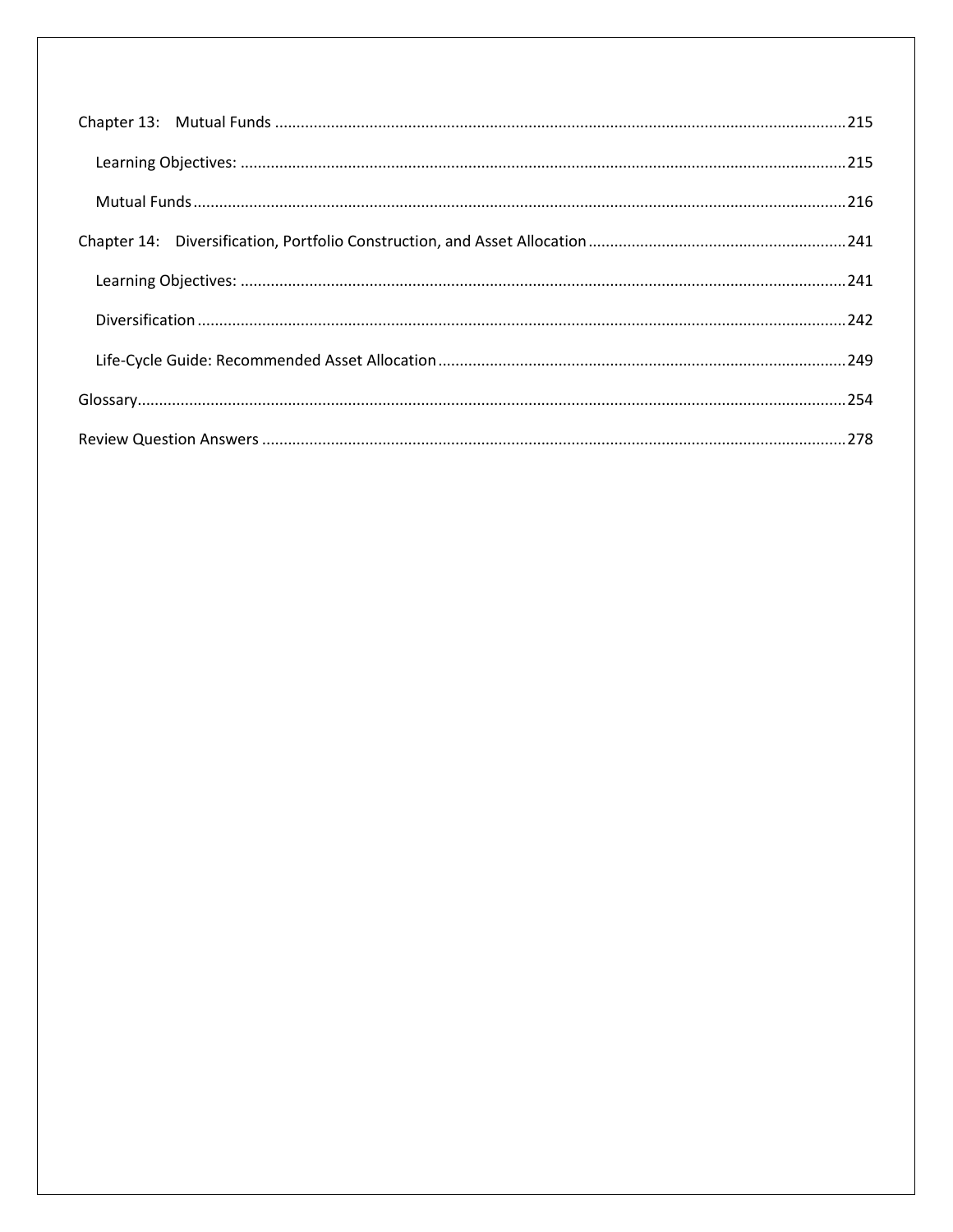## **Preface**

*In investing money, the amount of interest you want should depend on whether you want to eat well or sleep well.* J. Kenfield Morley, *Some Things I believe*

Before you can manage money to maximize your wealth you have to learn the basics about investing since you are a beginning investor. What is the difference between mutual funds and stocks? What is the difference between stocks or fixed income securities? How does appreciation in value differ from current fixed income? As a lay person, should you pick your own investments or should you let professional managers in mutual funds do it? Probably, as a beginning investor you should invest in mutual funds before investing directly in stocks or bonds. What investment style and comfort level is appropriate for you? What is a diversified investment portfolio and how can your assets be allocated?

Our level of discussion will be elementary since this is a basic investment reference for the beginner just learning how to invest for the first time. The course tells you what vehicles are available to invest in, the features of each type of investment, the advantages and disadvantages of each investment category, and when a particular investment type might be suitable for you.

This course covers investor objectives, security markets, security transactions, sources of investment information, appraisal of risk and return, financial analysis, tax-deferred savings plans, investment strategies including active and passive (e.g., indexing), and retirement accounts. There is a thorough explanation of the investment selection process, basic investment terms, indicators, and statistics. Illustrations are given in a user-friendly manner.

You may refer to this course when you need a basic definition or explanation of an investment topic, or your broker calls and suggests a new investment opportunity.

Successful investing is facilitated by obtaining the right information at the right time. The investor should know where to obtain relevant information on specific investments, and how to read and interpret the various sources of data. Specific sources of investment information (publications, media outlets, etc.) are provided and you are guided on how to use these sources in making informed investment decisions.

This course can be used by the inexperienced investor to make everyday investment decisions. It contains easy-to-follow examples from daily life which show you step-by-step what has to be done to realistically achieve your objectives. This course is designed in a question and answer format in order to address the issues that come up when investing. The questions are typical of those asked by lay investors such as yourself. The answers are clear, concise, and to the point. In short, this is a workable easy reference of guidelines, illustrations, checklists, worksheets, charts, graphs, practical applications, recommendations, and how-to's for you, the novice investor. Throughout, you'll find this book practical, quick, useful, and reader-friendly. Another important feature of the guide has to do with how to use a computer for investing. Computerized investing, which is a vital aspect of investing in this day and age, is stressed through the course.

The course helps you understand investments. Keep the course handy for easy reference when you want to invest and make money!